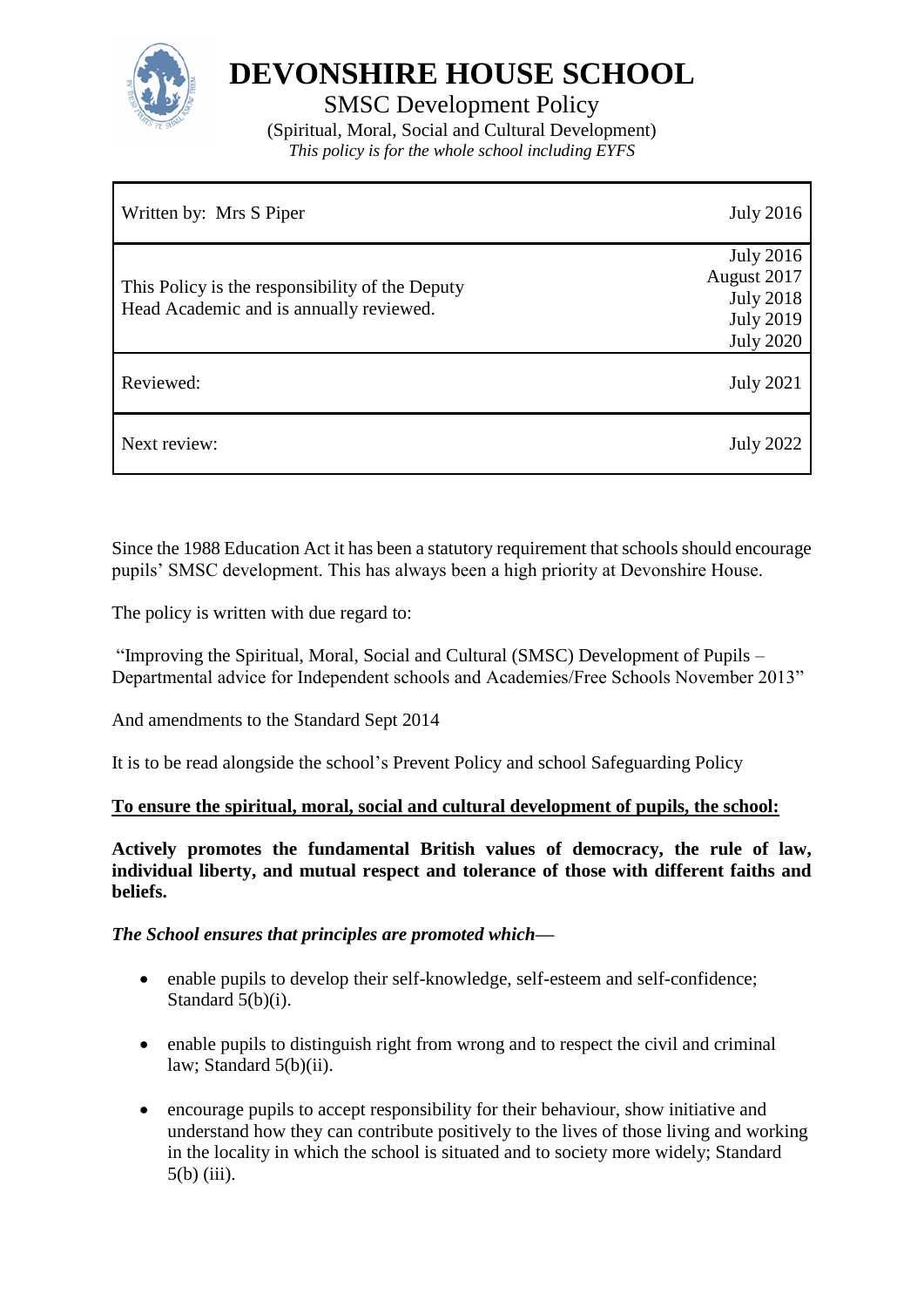- Enable pupils to acquire a broad general knowledge of public institutions and services in England Standard 5(b) (iv).
- Further tolerance and harmony between different cultural traditions by enabling pupils to acquire an appreciation of and respect for their own and other cultures; Standard  $5(b)(v)$ .
- Encourage respect for other people, paying particular regard to the protected characteristics set out in the Equality Act 2010 Standard 5(b)(vi).
- Encourage respect for democracy and support for participation in the democratic process; including respect for the basis on which the law is made and applied in England; Standard 5(b)(vii).
- Enable pupils to distinguish between right and wrong and towards acting consistently with their beliefs and with a view to the consequences of their own and others' actions.
- preclude the promotion of partisan political views in the teaching of any subject in the school; Standard 5(c)

School governance takes such steps as are reasonably practicable to ensure that where political issues are brought to the attention of pupils they are offered a balanced presentation of opposing views— Standard 5(d).

- I. while they are in attendance at the school;
- II. while they are taking part in extra-curricular activities which are provided or organised by or on behalf of the school;
- III. or in the promotion at the school, including through the distribution of promotional material, of extra-curricular activities taking place at the school or elsewhere;

In addition the school aims to:

- lead pupils towards becoming confident and positive contributors to their community and effective users of its services and facilities according to their maturity
- enable pupils to gain insights into the origins and practices of their own cultures, and into those of the wider community
- take steps to ensure that pupils appreciate racial and cultural diversity and avoid and resist racism.

When teaching children about marriage, the School takes care to reflect the world that the pupils live in. It recognises that marriage for same sex couples is part of the law of the country. It is sensitive to the needs of pupils in such cases.

We aim to do this in the following ways: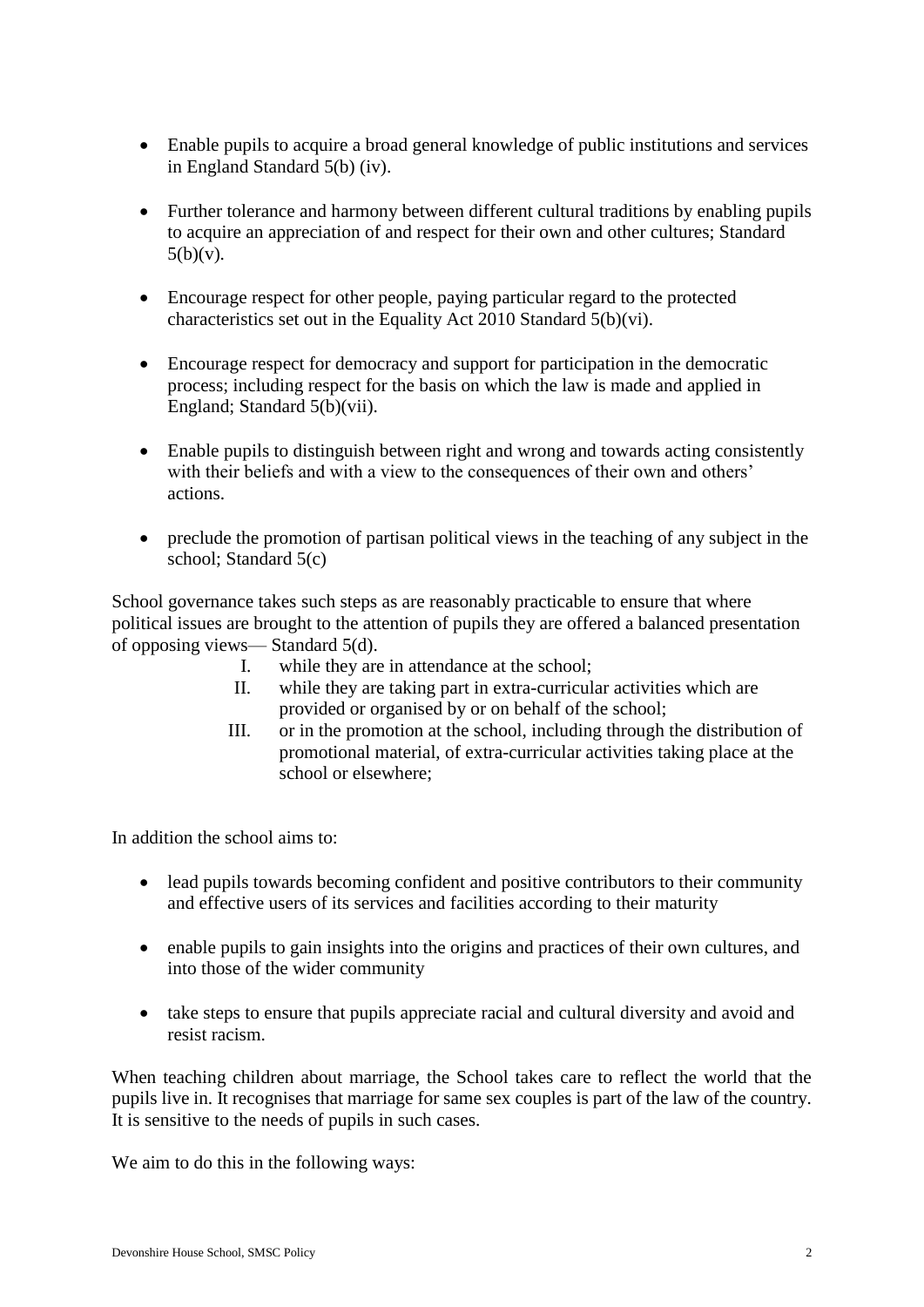#### 5(b) (i)

This is a key part of the life of a pupil here. Across the school, all children are given classroom responsibility. They visit the Deputy Head to share good work and behaviour. They receive stickers or house points for classwork homework or good behaviour. We hold achievement assemblies each week. Certificates and awards from both the school and external agencies are brought in and handed out.

At Prize Day, awards are given for academic achievement, effort and citizenship as well as achievements in sport, music drama and personal accomplishment. The PSHEE programme helps to develop the self-esteem, self-knowledge and self-confidence of the students.

Standard 5(b) (ii). Stay on Green in JS and order marks and order warning system School assembly programme Police visits

Standard 5(b) (iii). Behaviour policy Remembrance Day, Armed Forces Day Sustainability group- eco group School council U6, 7 and 8 tour guides Community walks Rwanda project of sustained aid and support Food banks House meetings

Standard 5(b) (iv). Visits both to and from public institutions People who help us display Hampstead walk including library museums, graveyards and parks PSHEE History and RS syllabus School House system Anti-Bullying Week

Standard 5(b) (v). Assemblies, festivities, special weeks / days Black History month, Diwali, Elections and mock elections CSI week and mock trial Debating International food day

Standard 5(b)(vi). Mock election PSHEE School council Roles in class nominated and voted for by pupils RS curriculum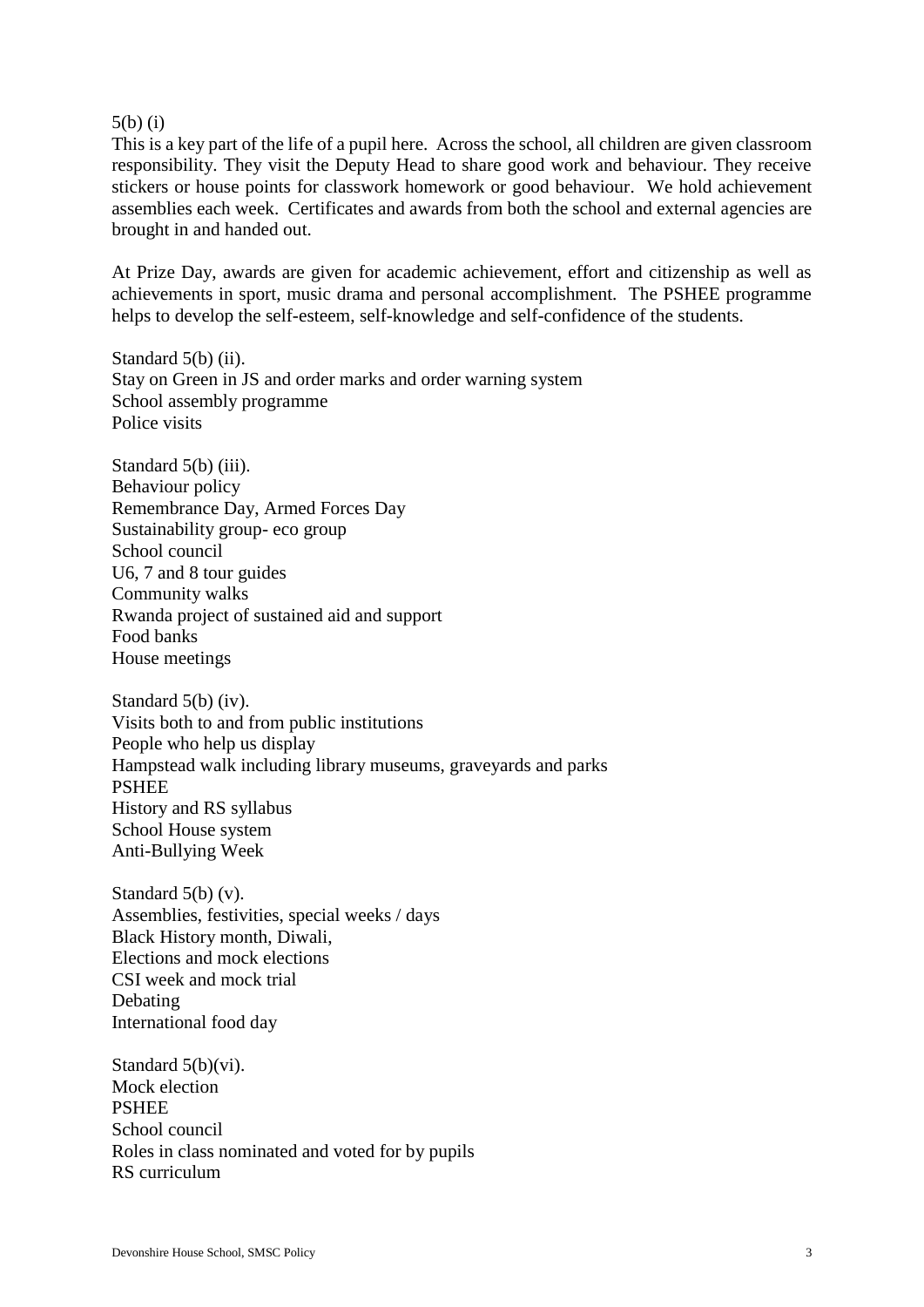Jubilee / role of the monarchy

Standard 5(b)(vii) Schemes of work monitored by Headmistress Speakers checked for content prior to speaking Staff aware of standards via publication of SMSC guidelines and training

Standard 5(c)

The school takes a common sense approach to securing balance. Speakers and visits are planned on a whole school basis and are reviewed each year by the leadership team to ensure a balance of views. Where there is a possibility of partisan views the school will seek to present opposing views in the course of subsequent class teaching or in future visits.

Where promotional literature is viewed by the pupils, the school will always seek to provide a broad range of information presenting differing views.

# **Definitions**

## **Spiritual Development**

The 12 spiritual qualities the School aims to develop in its pupils are:

- 1. Self-awareness: Knowing what I believe in & value, & what motivates me
- 2. Spontaneity: Living in and being responsive to the moment
- 3. Being vision and value-led: Acting from principles and deep beliefs, and living accordingly
- 4. Holism: Seeing larger patterns, relationships, and connections; having a sense of belonging
- 5. Compassion: Having the quality of "feeling-with" and deep empathy
- 6. Celebration of diversity: Valuing other people for their differences, not despite them
- 7. Developing independence: Standing against the crowd, having one's own convictions
- 8. Humility: Having the sense of being a player in a larger drama, of one's true place in the world
- 9. Tendency to ask fundamental "Why?" questions: Needing to understand things and get to the bottom of them
- 10. Ability to reframe: Standing back from a situation or problem and seeing the bigger picture; seeing problems in a wider context
- 11. Positive use of adversity: Learning & growing from mistakes, setbacks & suffering
- 12. Sense of vocation: Feeling called upon to serve, to give something back

## **Moral development**

National Curriculum Handbooks published in 1999 endorsed the findings of the National Forum for Values in Education and the Community that there is actually much agreement on moral values. Its statement had defined these values as:

*"The self. We value ourselves as unique human beings capable of spiritual, moral, intellectual and physical growth and development.*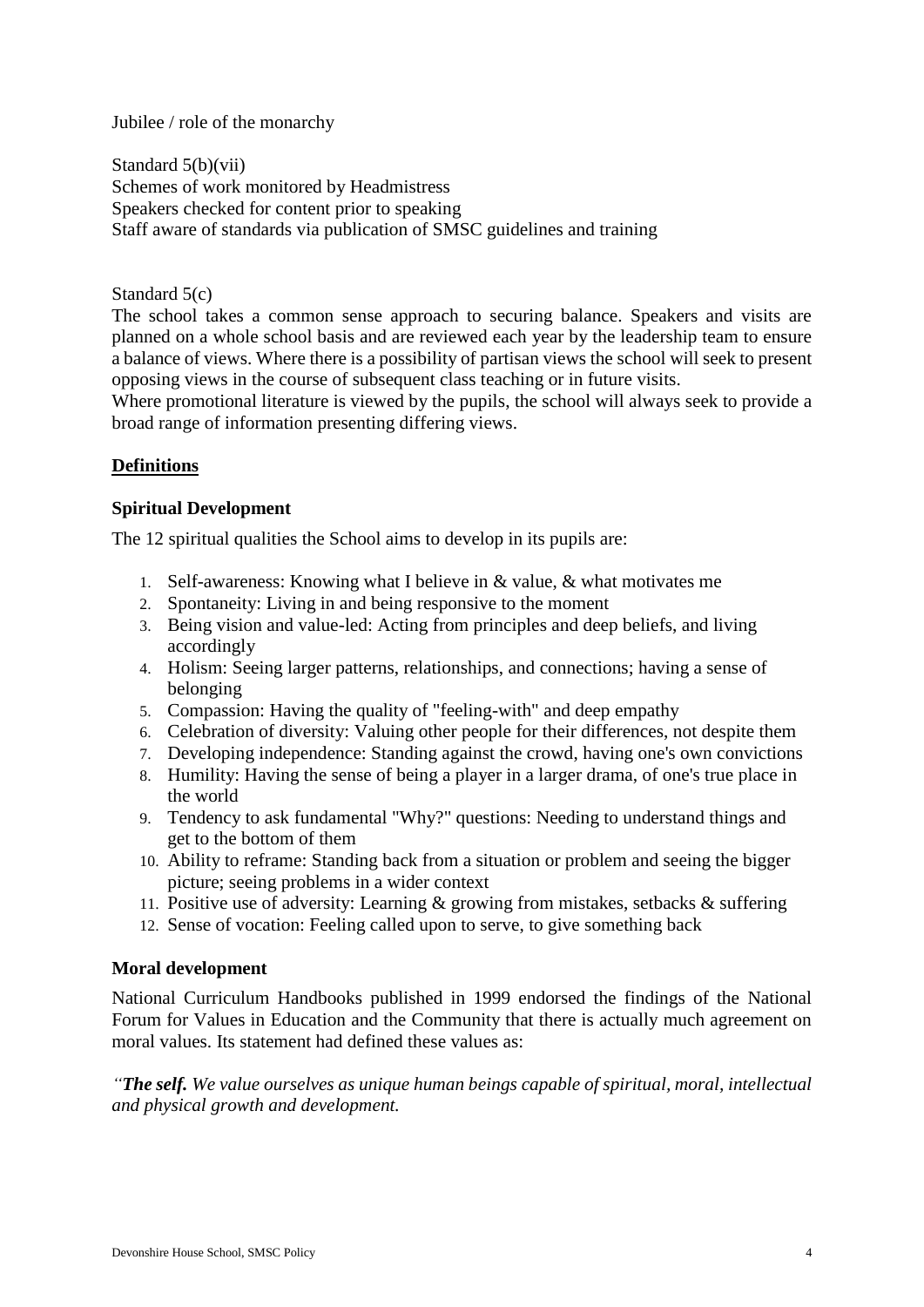*Relationships. We value others for themselves, not only for what they have or what they can do for us. We value relationships as fundamental to the development and fulfilment of ourselves and others, for the good of the community.*

*Society. We value truth, freedom, justice, human rights, the rule of law and collective effort for the common good. In particular, we value families as sources of love and support for all their members, as the basis of society in which people care for others.*

*The environment. We value the environment, both natural and shaped by humanity, as the basis for life and a source of wonder and inspiration."*

In practice, fostering the development of these values will involve:

- extending pupil's knowledge of the range of accepted values in society;
- Explicating distinctions between right and wrong and towards acting consistently with their beliefs and with a view to the consequences of their own and others' actions.
- Understanding that there are some questions to which there are no answers
- developing relevant skills and attitudes such as decision-making, self-control, consideration for others, having confidence to act with one's principles and thinking through the consequences of actions;
- promoting at an appropriate level, an understanding of basic moral philosophy and the skills of analysis, debate, judgement and application to contemporary issues.

#### **Social development**

This is important for our pupils because, to flourish as people, they need other people. The capacity to participate effectively in social life is crucial to wellbeing for individuals and communities. Devonshire House strives to encourage pupils to take responsibility, show initiative and to become confident and positive contributors to their community and effective users of its services and facilities according to their maturity.

The school itself is a social community which offers a model for living and working together, where pupils learn and experiment with the challenges and opportunities of belonging to a larger group. Pupils are encouraged to develop skills and personal qualities necessary for living and functioning in a multi-racial, multi-cultural society.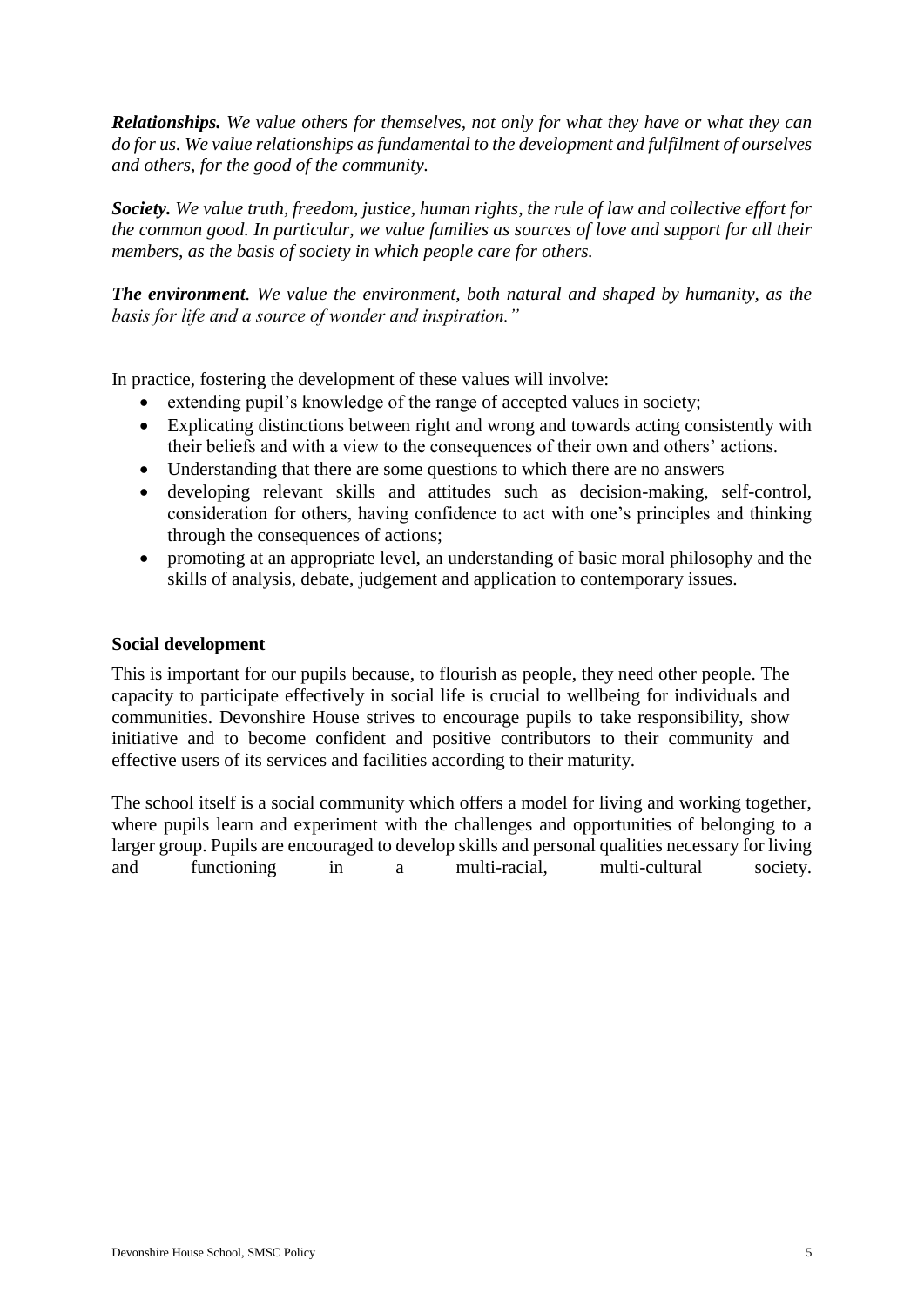### **Cultural Development**

To be "cultured" is generally understood as having the capacity to benefit from the received wisdom and practices of particular communities or groups. Within the curriculum there are opportunities to explore customs, icons and images, artefacts, music, painting, sculpture, dance and technology from a variety of cultures as well as verbal and literary resources.

There will also be opportunities to participate in celebratory events that mark key ideals and moments. Cultural education must also involve an understanding of the processes of cultural development and change and an appreciation of the global interdependence of different cultures. At Devonshire House we aim to:-

- Enable pupils to recognise, explore and understand their own culture
- Enable pupils to accept, understand and value cultural diversity by bringing them into contact with attitudes, values and traditions of other cultures; and avoid and resist racism
- Encourage an historical perspective by relating contemporary values to the processes and events that shaped them
- Enable young people to understand the evolutionary nature of culture and the processes and potential for change

### **Whole school approaches**

### **Ethos**

Although we strive for academic excellence, it is our primary aim to educate the whole child so that he or she can grow up to be happy and fulfilled. As Goleman et al (1995) have shown, happiness and the ability to think clearly and creatively are inextricably linked. We pride ourselves on having created an ethos at Devonshire House that encourages children to ask questions so that they can reflect on and make sense of the world in which they find themselves. The context for this, however, must always be one in which there is respect and consideration for others. The search is also encouraged to be a collective as well as an individual enterprise. We aim to give children the opportunity to enjoy exploring the world through their own and other cultures.

### **Assemblies**

Assemblies provide children with opportunities to reflect on ultimate questions. Religious themes, especially festivals, may be included, but religious views, although taken seriously, are not assumed to be shared or imposed. Shared moral values which nurture good relationships, taking an active part in society, commitment to human rights and preservation of the environment are the focus for our assemblies. Children are given opportunities to work together to create their own assemblies regularly and to use the expressive arts where appropriate. Assemblies may often have a multi-cultural dimension. Occasionally assemblies may reflect topical events, including national celebrations such as Remembrance Day. Sometimes, senior leadership may also use assemblies as opportunities for reinforcing the "Golden Rules" or "Code of Conduct" to improve levels of courtesy and respect for others within the school.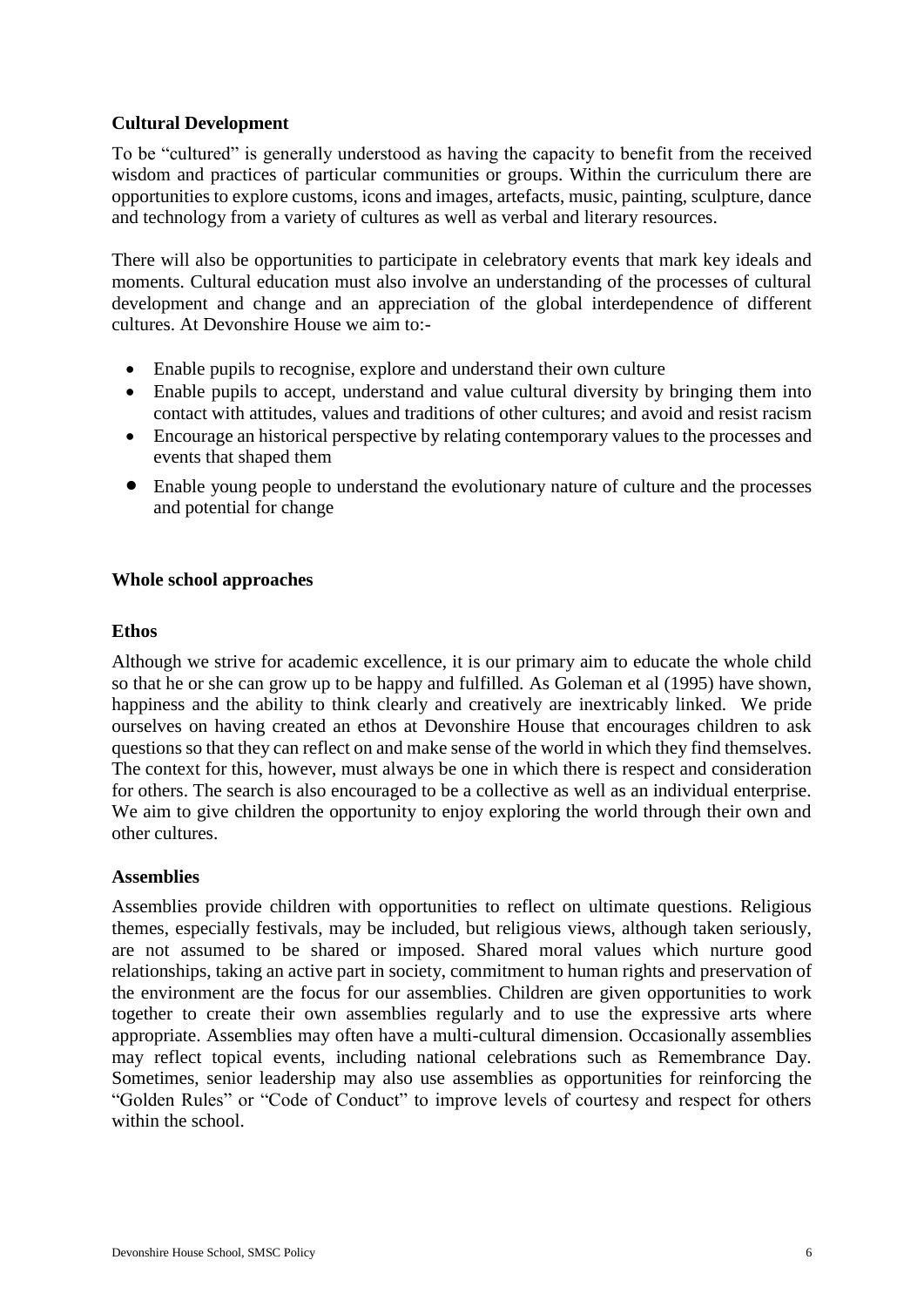### **Relationships and role models**

At Devonshire House, good relationships are encouraged at all times: this includes between pupils, between staff, between staff and pupils, staff and parents, and the school and the local community. This is made clear in information included in the staff and parent handbooks. Members of staff are expected, without exception, to be role models for the children in the respect they show to others and in their commitment to the school.

The enthusiastic support given by the parents to numerous activities and the excellent rapport between staff and parents is a feature of the school of which we are justly proud and seek to cherish. Links with the local community, such as the police who come in to talk to the children are also sought out and sustained.

### **Behaviour policy**

Devonshire House expects the highest standards of courtesy and behaviour from its pupils. Children are required to treat others with respect and consideration at all times. Details of the school's Behaviour Policy can be found in the staff handbook. "Golden Rules" and, in the Upper School, The Code of Conduct, are central to this policy. Particularly helpful and positive behaviour is highly praised and may be rewarded with house points. Bad behaviour is dealt with by using a variety of sanctions outlined in the Behaviour and Discipline Policy.

### **Extra- curricular activities**

The considerable range of extra-curricular activities available provides the children with a wealth of opportunities to develop skills, explore new avenues of learning, participate in the expressive arts and enjoy being part of a team. The Christmas plays in the Junior School, the Upper 4 production, and the School Play are a regular highlight of the school year, as are the carol service, music recitals and sports' days. A Japanese Club and Yoga Club help to broaden children's experiences of other cultures. The impact on children's spiritual, moral, social and cultural development as a result of their involvement in a range of these activities is extensive.

### **Subject contributions**

At Devonshire House we believe that all subjects have important contributions to make to spiritual, moral, social and cultural education. Children are always encouraged to question, explore new ideas and express their own views. This must also be accompanied by consideration for others and a willingness to work in cooperation with their peers. Some subjects have particular contributions to make which result from their subject content. Examples are given below.

### **PSHEE**

In PSHEE lessons, children reflect on the value of self-esteem and good relationships, the importance of team work and the responsibilities of living in society. Some issues discussed encourage consideration of the challenges of living in a multi-cultural society. Shared values are identified, but different views are also respected and valued. We aim to create active and responsible citizens for the future.